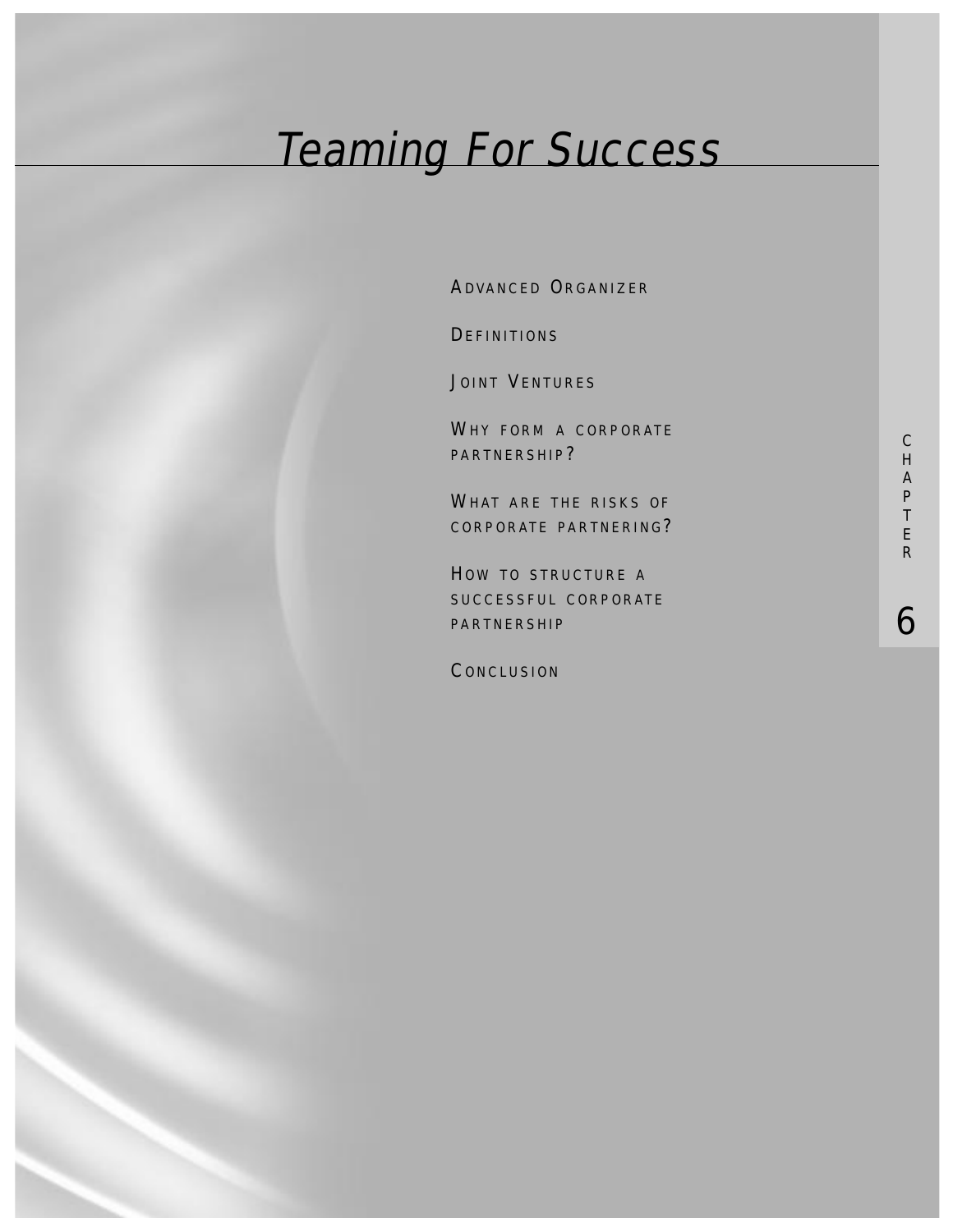# Advanced Organizer

The expense of bringing products to market in highly competitive industries such as pharmaceuticals and semiconductors—as well as the need to accelerate product introduction and shore up competitive positions—have led many large and small firms to collaborate. Once fierce competitors, companies such as General Motors and Toyota, Siemens and Philips, and Canon and Kodak have become allies (Hamel *et al*., 1989). The purpose of this chapter is to examine corporate partnering, and to provide insight into when and how you may wish to consider corporate partnering as a commercialization strategy.

#### FIGURE 6-1: CORPORATE PARTNERING ADVANCED ORGANIZER

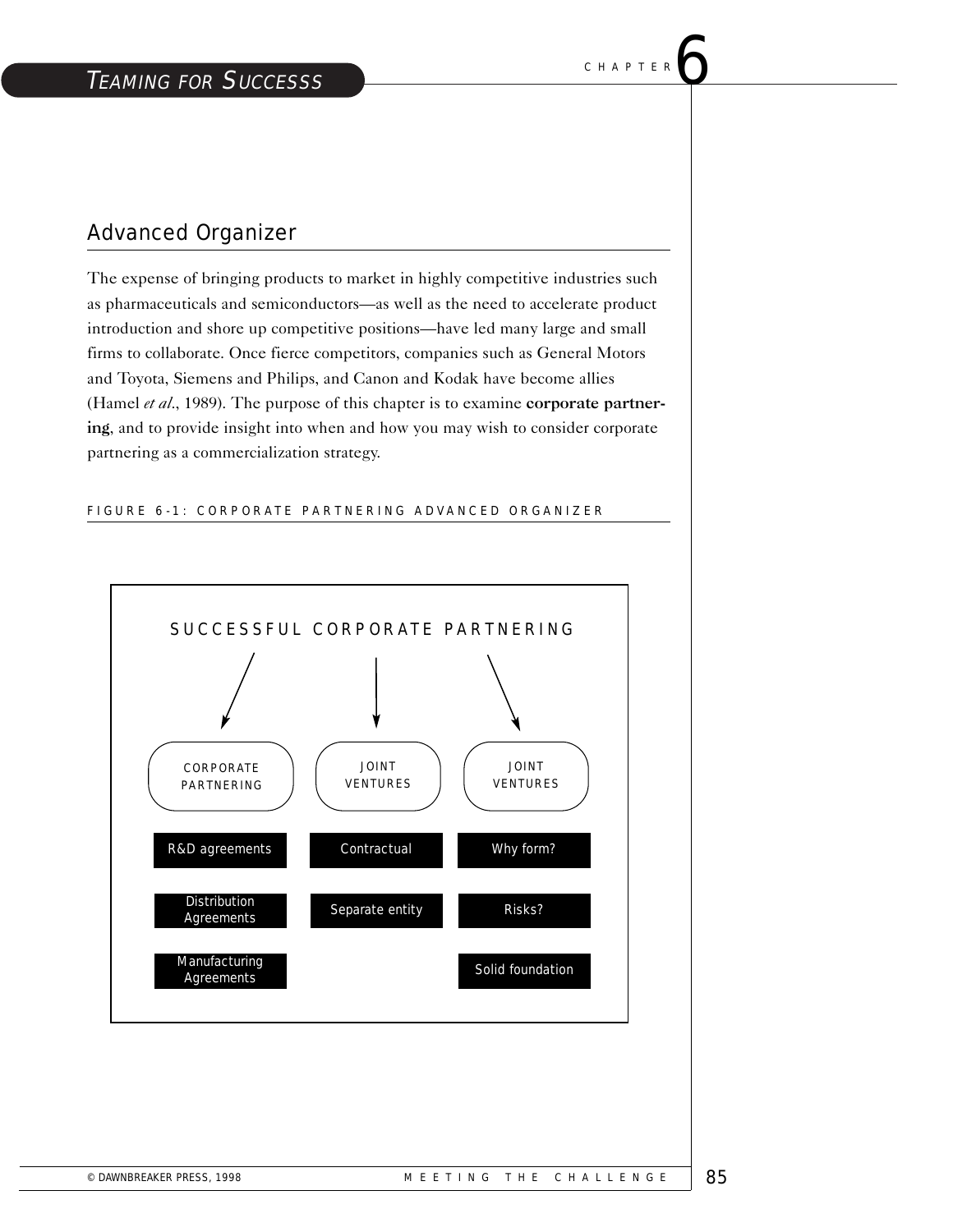Villeneuve, Thomas, F., Gunderson Jr., Robert V., and Kaufman, Daniel M., Corporate Partnering: Structuring and Negotiating Domestic and International Strategic Alliances. Aspen Law & Business, 1995.

This section describes partnering primarily at the later stages of R&D and for commercialization. Partnering in an ATP joint venture involves a somewhat different set of motivations and challenges, not fully covered here.

Many ATP awardees have already formed some research and development partnerships. The intent of this chapter is to provide insight into additional options.

# **Definitions**

Corporate partnering is not the same as a strategic alliance (Villeneuve *et al.,* 1995). The former is distinguished by the presence of the following:

- ◗ Two or more organizations (e.g., a customer and a supplier or two or more competitors),
- ◗ A relationship which requires performance over time
- ◗ Two or more contractual or transactional elements, such as a licensing agreement, a research and development agreement, a distribution agreement, equity financing, a manufacturing agreement, or debt financing
- ◗ A system of interdependencies

By contrast, a strategic alliance may be short in duration, less formal, and/or contain fewer contractual or transactional elements. Some of these elements are described below.

# The Research and Development Agreement

A research and development agreement is a common element of corporate partnering arrangements. Such agreements clarify the following: (1) the research and development responsibilities of each party; (2) who will fund the components of the effort; and (3) what rights will be divided among the players upon completion of the research and development. As was mentioned at the outset, corporate partnering arrangements involve a family of contractual elements. For example, it is not uncommon with pharmaceutical research and development agreements that another contractual element be a license and supply agreement. Villeneuve provides an example of a research and development agreement with an option (Villeneuve *et al.*, Chapter 13).

Because of the risk associated with research and development activities, it is best for the developer (the junior party) to maintain its obligation level to "reasonable commercial efforts" (Radcliffe and Clowes, 1991). This is suggested because research and development outcomes cannot be guaranteed. In addition, the R&D agreement should clarify how changes in specifications will be handled.

# The Distribution Agreement

A distribution agreement is a common element of many corporate partnering arrangements between small and large firms. The smaller firm typically provides the product, while the larger company provides the distribution channel. The benefit of this arrangement to the small firm is quicker time to market and money saved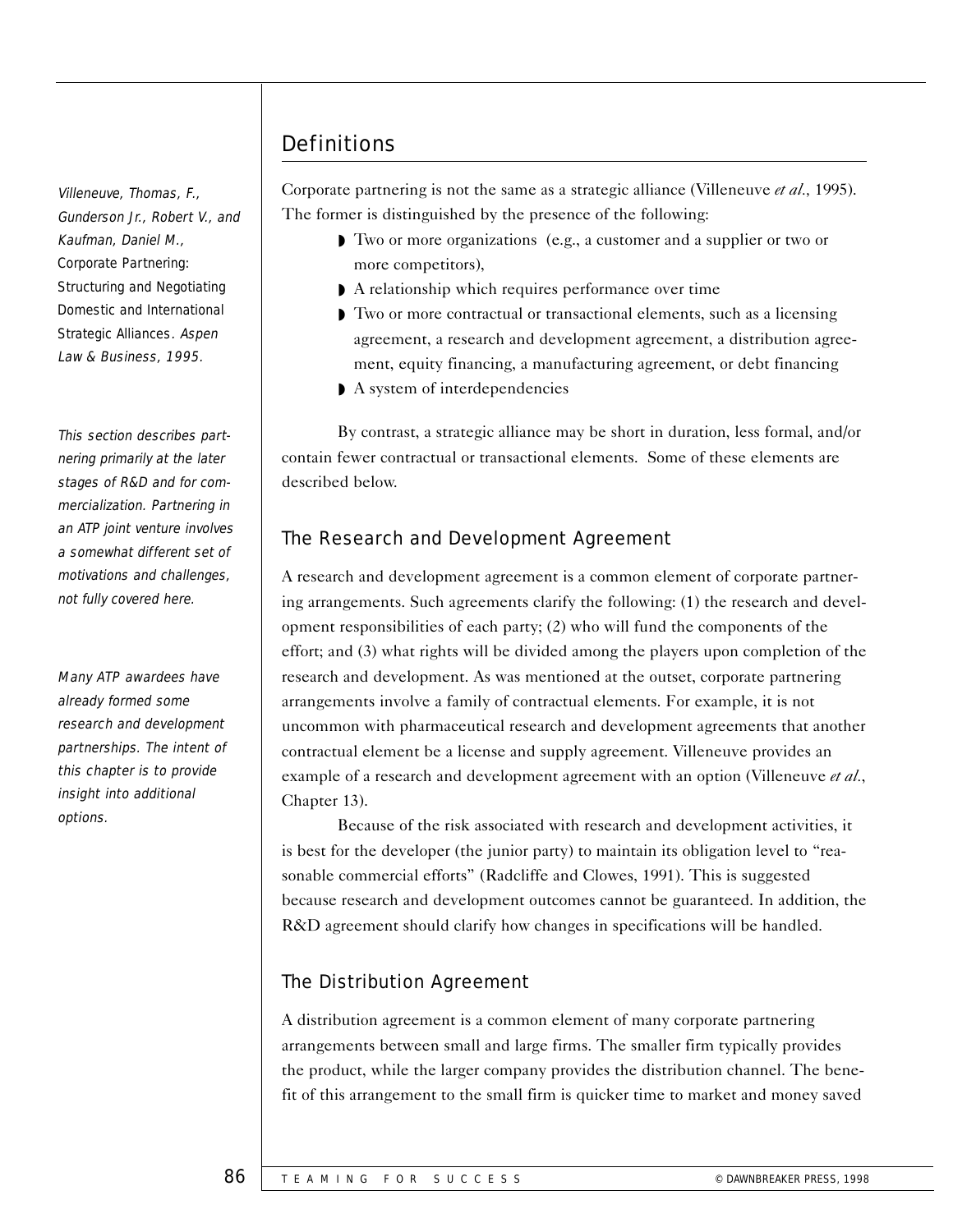through bypassing an investment in the development of an effective distribution channel (often an impossible task when there are strong incumbents). For the large company, the benefit comes in the form of revenue generation, which results from having new product to pump through existing distribution channels. The large company also saves money in this arrangement, by having the option to invest less in internal research and development.

Villeneuve *et al.* indicate that many contractual agreements are really variations of a supply/distribution agreement. These variations include the Supply Agreement, the Original Equipment Manufacturer (OEM) Agreement, the Value-Added Reseller (VAR) Agreement, and the Distribution Agreement.

In most supply agreements, the purchaser agrees to purchase and use the supplied material in the production of its own product. An OEM agreement is similar, but in this case, the purchaser typically bundles the supplied product with, or incorporates it into, its own products. Labeling needs to be clarified in such agreements. With a Value-Added Re-seller agreement (VAR), the supplier may customize the product for a specific vertical market application and/or provide the end-user with services. Under a distribution agreement, the supplied product in its original form is distributed under the supplier's trademark. An excellent example of a Supply Agreement for a biotechnology firm can be found in Villeneuve *et al*. (Chapter 7).

## The Manufacturing Agreement

Hamel recommends a change in focus with respect to OEM agreements, especially when corporate partnering crosses international lines (Hamel *et al.*, 1989). U.S. firms, he maintains, typically enter OEM agreements as a way to avoid costs, as well as to gain competitive edge quickly and with minimum effort. By contrast, many overseas firms enter an arrangement with the intent to learn as much as possible about their partner's customers, methods of doing business, and markets. For example, Hamel mentions that in the case of one particular alliance between a European and Japanese firm, every time the European firm asked for manufacturing design modifications to be made, the Japanese partner asked for detailed information about customers and competitors before it would respond to the request. In this fashion, the Japanese partner developed very detailed information about the marketplace. Hamel recommends that U.S. firms adopt a similar attitude toward partnering—namely, to view it as a means of strategic learning. In addition, he recommends that special precautions be taken to minimize the unwanted transfer of information.

Collaboration is competition in a different form, according to Hamel. Successful companies never forget that their new partners may be out to disarm

#### SUPPLIER AGREEMENT

- buyer is obligated to purchase from seller
- ◗ buyer is required to provide forecasts
- ◗ seller has delivery obligations
- ◗ product acceptance procedures are clarified
- ◗ liability and compliance requirements are clarified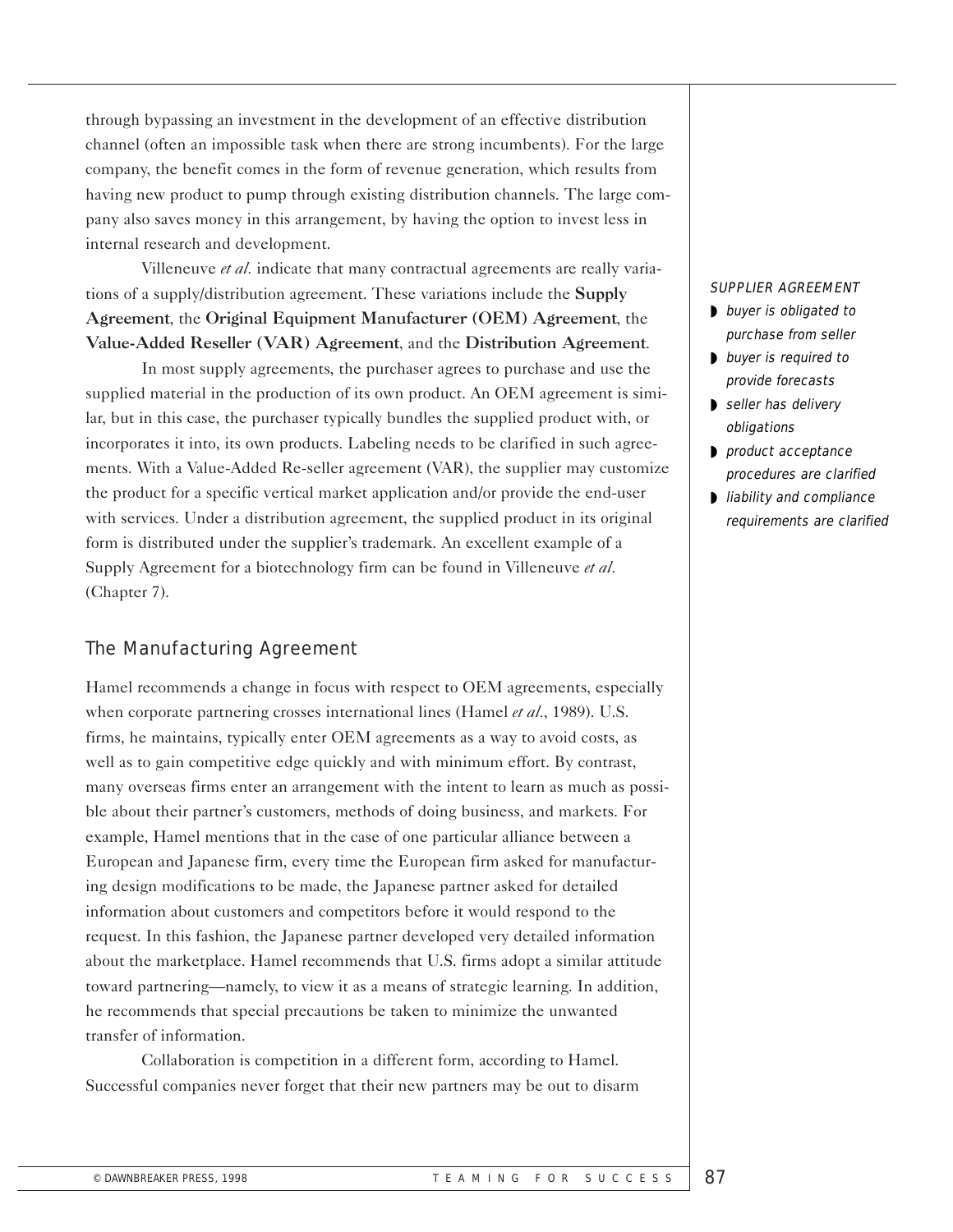them. It is therefore important that companies engaged in corporate partnerships inform employees at all levels as to which skills and technologies they should not share. In addition, companies should consider restricting access to their facilities.

## Joint Ventures

Most corporate partnerships are purely contractual in nature, although some result in the formation of a new corporate entity. In contractual joint ventures, the larger company is often referred to as the senior party, while the smaller company is referred to as the junior party. The objective of the relationship is to sell product and finance additional research and development (Radcliffe and Clowes, 1991). Technology, research and development, or products are usually provided by the smaller entity, while the senior party provides financing (debt, equity, or R&D funding), as well as services.

The allocation of subsequent manufacturing and distribution rights is another key element of the agreement. In some cases, the junior party may wish to establish and expand its manufacturing capabilities, utilizing capital from the senior party to build such facilities. It may give up marketing and distribution rights but insist that it retain manufacturing rights. Furthermore, it may insist on minimum and firm purchase orders to justify and support the expanded manufacturing capacity (Villeneuve *et al.*, 1995). The contractual relationship between the two parties may also be useful in attracting financing from a third party.

In some situations, the joint venture may take the form of a new corporate entity. This option is typically considered when it is not anticipated that there will be significant early losses (Greeley, 1990). In such cases, the investment may take the form of preferred stock because of the preference it offers on liquidation, antidilution protection, and special voting rights. Valuation and control issues come to the foreground when a new corporate entity is formed.

## 1995). Why Form a Corporate Partnership?

A corporate partnership is a competitive tool. "The challenge is to share enough skills to create advantage vis a vis companies outside the alliance, while preventing a wholesale transfer of core skills to the partner (Hamel *et al*., 1989)." When opportunity costs and entry risk are extremely high, it is often not feasible to conduct all development work in-house (Krubasik, 1988). In such instances, joint ventures may be the preferable choice.

According to Harrigan (1986), joint ventures provide tremendous opportunities for an organization to strengthen its current strategic platform. In emerging fields, joint ventures enable companies to:

In joint ventures between software developers and computer manufacturers or operating system vendors, the senior party typically provides funding, equipment, and tools in exchange for rights to market the ported product (Villeneuve et al.,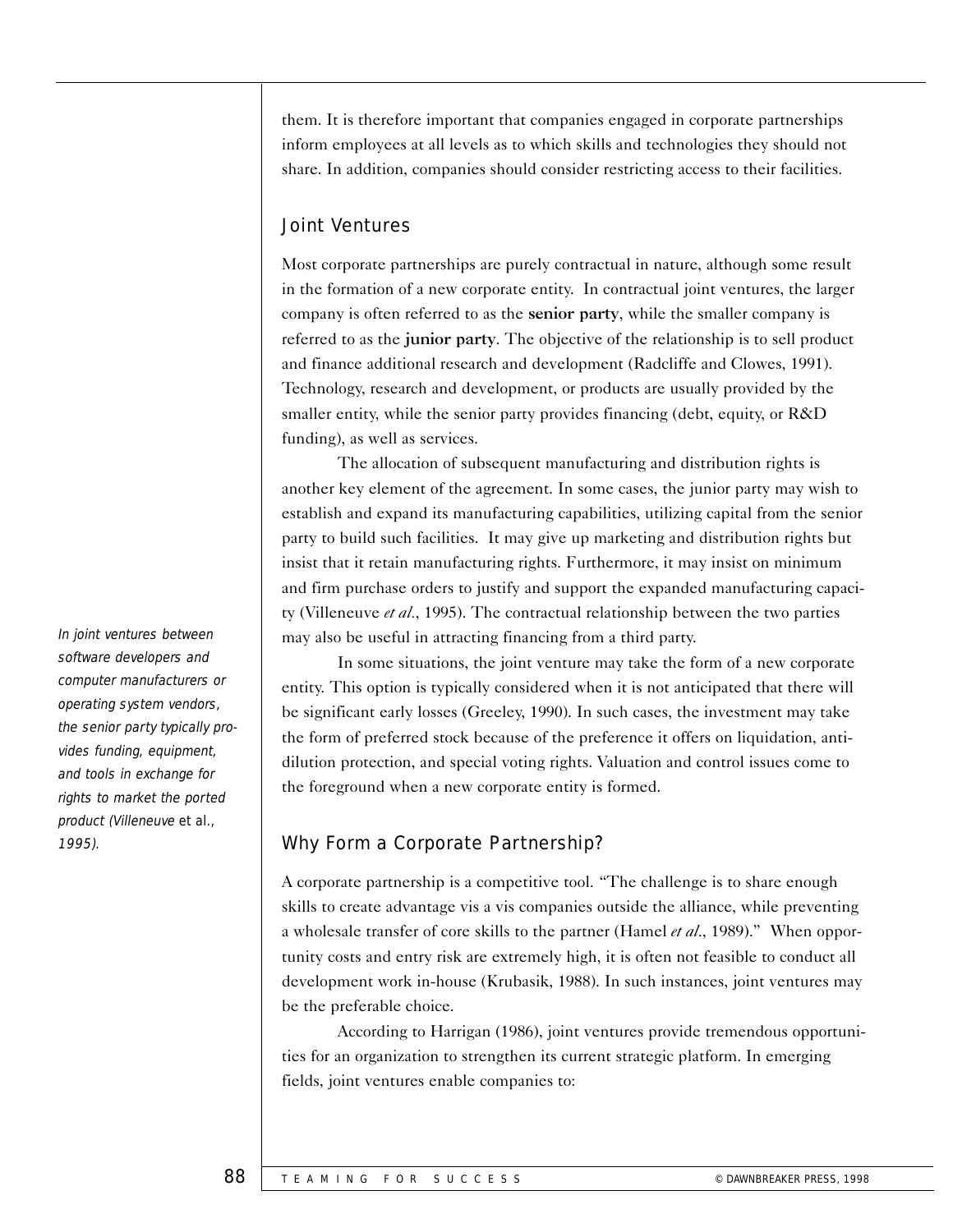- ◗ influence the evolution of an industry's structure
- ◗ pre-empt competitors
- ◗ share cost and risk
- ◗ obtain additional financing
- ◗ expand corporate intelligence
- ◗ retain entrepreneurial employees

In some instances, a joint venture does not offer a fast enough response to changing conditions. Under such circumstances, an acquisition may be necessary in order to quickly obtain the desired competitive advantage.

## What Are the Risks of Corporate Partnering?

Whenever an interdependency is formed, both parties assume risk. If a company of any size comes to rely upon another for a specific business function, it is unlikely to develop that capacity itself. Unless a partner makes itself indispensable to the relationship, an ally could become a competitor.

Other risks are loss of flexibility and future opportunities. This is more likely to occur with inexperienced, smaller companies which may be naive when first entering a corporate partnering arrangement. The terms and conditions of the joint venture could potentially be so inclusive as to be, in essence, an acquisition. According to Villeneuve *et al.,* potential investors in the smaller firms have often walked away from deals that on the surface seemed attractive, but which due diligence revealed to be little more than an research and development arm locked into a relationship with a large firm.

## How Is a Successful Corporate Partnership Structured?

Corporate partnerships are not panaceas, and they require a great deal of attention to make them function well over the long haul. As with most relationships, when corporate partnerships fail, it is due to poor initial choice of partners, unrealistic expectations, poorly articulated objectives, and changes in corporate direction. When considering a corporate partnership, it is a good idea to keep in mind the strategic planning and competitive intelligence tips discussed in Chapters 4 and 5. In addition, Badaracco (1991) recommends that the following:

- (1) Have a clear understanding of your company's present and future capabilities.
- (2) Carefully consider the strengths and weaknesses of potential partners.
- (3) Examine your own and your partner's values, capabilities, and commitment level.